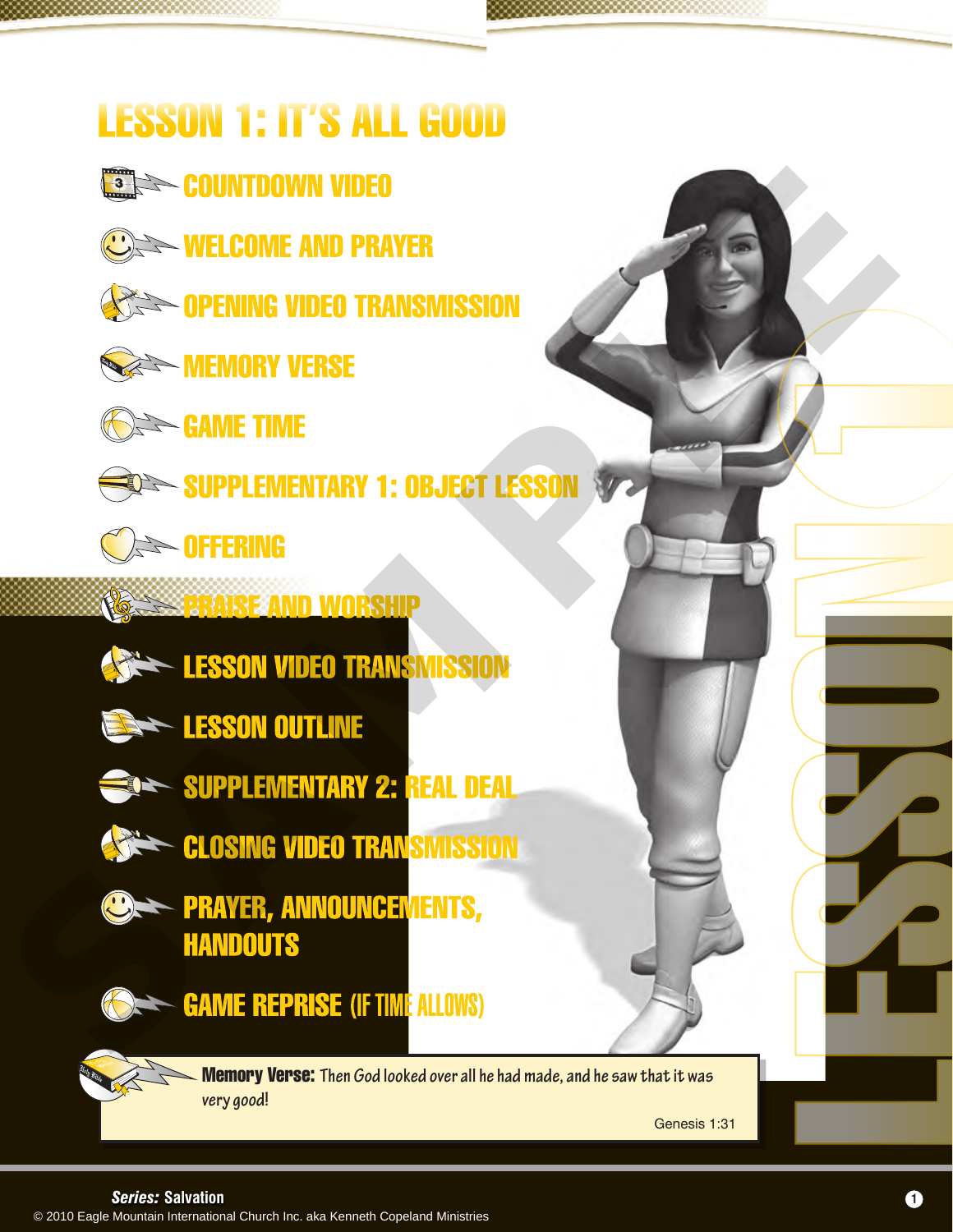

|                                                    | Time Required: 7-10 minutes                        |                                                                                                                                                                                                                                                                                                                                                                                                                                                                                                        |
|----------------------------------------------------|----------------------------------------------------|--------------------------------------------------------------------------------------------------------------------------------------------------------------------------------------------------------------------------------------------------------------------------------------------------------------------------------------------------------------------------------------------------------------------------------------------------------------------------------------------------------|
|                                                    |                                                    | <b>Memory Verse:</b> Then God looked over all He had made, and He saw that it was very good!<br>Genesis 1:31                                                                                                                                                                                                                                                                                                                                                                                           |
|                                                    | younger Cadets involved and attentive.             | <b>Teen Tip:</b> Involving teen helpers is a great way to build their confidence and a fun, energetic teenager will keep                                                                                                                                                                                                                                                                                                                                                                               |
| some of the answers.)                              |                                                    | <b>Supplies:</b> $\blacksquare$ 2 Oversized notepads, $\blacksquare$ 2 Easels for the notepads, $\blacksquare$ Several large black markers,<br>5-10 Slips of paper (Each containing the name of a creature), <b>B</b> Bucket or container (For creature papers),<br>Upbeat game music to play during drawing time (Just make sure it's not too loud or you may not be able to hear                                                                                                                     |
| 1. Fish                                            | 6. Lion                                            | Below is a list of creatures for the Creation Quick Draw. Feel free to add your own ideas:                                                                                                                                                                                                                                                                                                                                                                                                             |
| 2. Rabbit                                          | 7. Snake                                           |                                                                                                                                                                                                                                                                                                                                                                                                                                                                                                        |
| 3. Giraffe                                         | 8. Bird                                            |                                                                                                                                                                                                                                                                                                                                                                                                                                                                                                        |
| 4. Rhinoceros                                      | 9. Butterfly                                       |                                                                                                                                                                                                                                                                                                                                                                                                                                                                                                        |
| 5. Deer                                            | 10. Spider                                         |                                                                                                                                                                                                                                                                                                                                                                                                                                                                                                        |
| <b>Prior to Game:</b><br><b>Game Instructions:</b> | Station" should have a notepad, easel and markers. | • Create two separate "Creation Stations" and place them at the front of the room/stage, one on each side. Each "Creation                                                                                                                                                                                                                                                                                                                                                                              |
| until a team reaches 500 points.                   |                                                    | . Divide the room into two sides or teams and assign a "Creation Station" to each side. Choose one artist per team to draw.<br>It's important that the artists be close in age for the game to be fair. Have one artist pick a creature paper from the<br>container and show it to the other artist. On "Ready, Set, Draw!" both artists must draw the creature listed. The first<br>team to correctly guess the creature gets 100 points. Choose two more artists and play another round. Continue on |
| <b>Game Goal:</b>                                  |                                                    |                                                                                                                                                                                                                                                                                                                                                                                                                                                                                                        |
| <b>Final Word:</b>                                 |                                                    | Draw the creature listed as quickly and accurately as possible, so your team may easily discern it. Draw too slowly and the<br>other team could guess first. Draw too quickly and your creature could look weird and be impossible to guess!                                                                                                                                                                                                                                                           |
|                                                    |                                                    | Some of the creatures drawn looked pretty strange Isn't it amazing to think that God created each and every one of them                                                                                                                                                                                                                                                                                                                                                                                |

| 1. Fish       | 6. Lion      |
|---------------|--------------|
| 2. Rabbit     | 7. Snake     |
| l 3. Giraffe  | 8. Bird      |
| 4. Rhinoceros | 9. Butterfly |
| 5. Deer       | 10. Spider   |

# Prior to Game:

#### Game Instructions:

## Game Goal:

# Final Word:

 $(2)$ 

Some of the creatures drawn looked pretty strange. Isn't it amazing to think that God created each and every one of them perfectly the very first time! He didn't even need an eraser!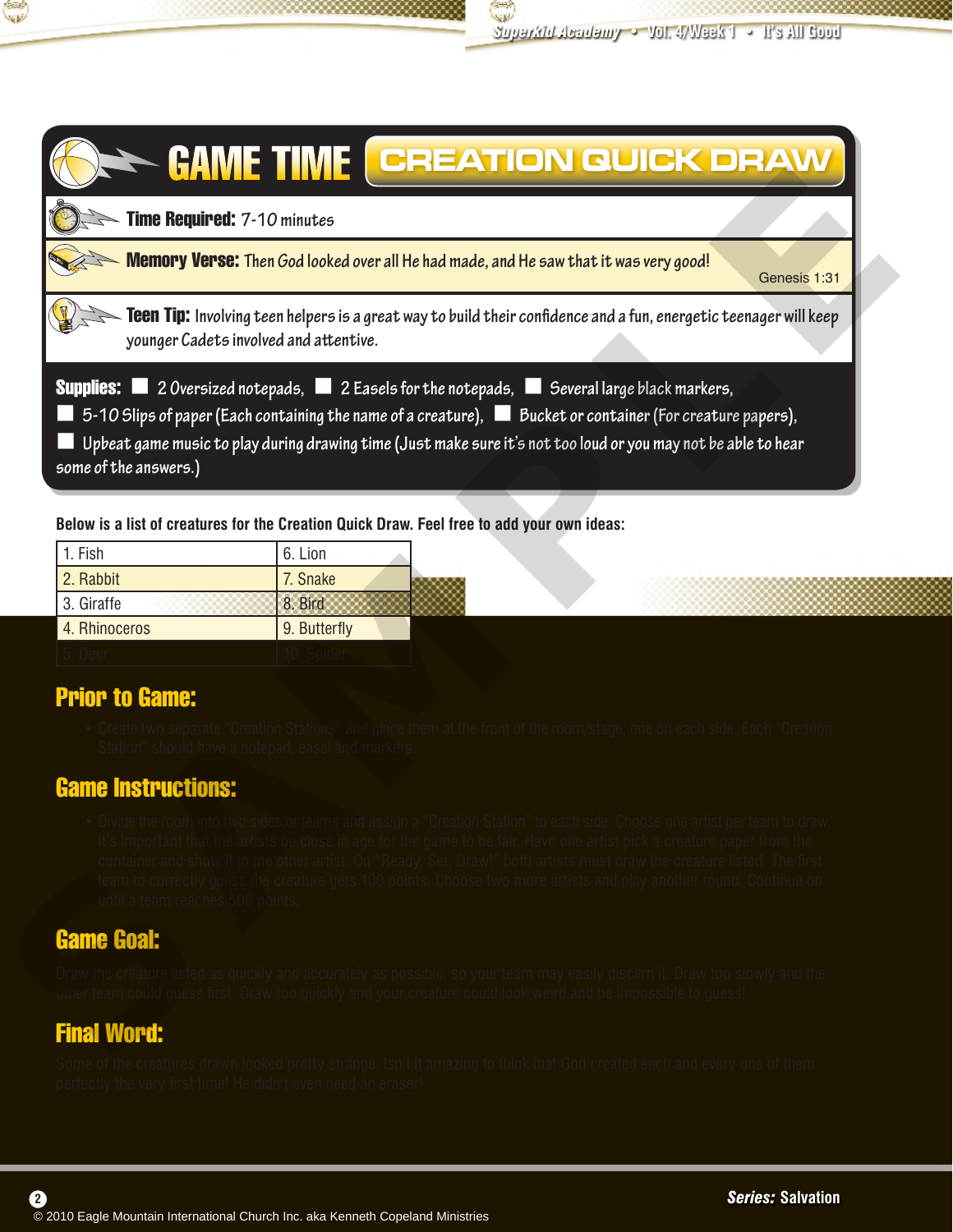

#### Lesson Instructions:

• I have always wanted to grow a garden, but there's one little problem. I don't like waiting for the seeds to grow. It just takes way too long. So, I was at the store the other day, and found this instant garden. The instructions say all you have to do is water it, and within just a few minutes your garden will grow. We might as well give it a try.



**Would anyone want to help me water it?**

- **•** (Select an assistant.)
- OK, when I say, "Garrrrrrden, Grow!" I want you to water the garden really well. Ready? "Garrrrrrden, Grow!"
- (Volunteer waters the instant garden. Watch as it grows.)
- That is so cool! Now that's my kind of garden! And I've got to admit, it's pretty fun to say, "Grow!" and things grow.
- But it's nothing compared to the kind of things that happened in the earth when God spoke. When God spoke, He didn't even have to use a watering can, He just used His words and created the most beautiful garden you could ever imagine. Listen to Genesis 1:11 and 12, "God spoke: 'Earth, green up! Grow all varieties of seed-bearing plants, every sort of fruit-bearing tree.' And there it was…. God saw that it was good."
- And His garden wasn't some tiny little one that could fit on the top of this table. The whole earth filled up with every kind of grass, bush, vine, plant and fruit tree. It must have been absolutely amazing. When it was all finished, God even said it was really good. Now you know when God says it's really good, it's something else!
- The neatest part of all, is the fact that God didn't create that spectacular garden just to show it off, like I did with my little garden (ha!). He created all the good stuff for Adam and Eve, His kids. The Bible says that God is the same yesterday, today and forever. That means that if way back then He created good stuff for His kids, He is still doing it now. Want to get in on the good stuff? All you have to do is be in God's family and go for "The Sweet Life." Just water with the Word and watch the blessings grow!

 $\mathcal{L}_\mathcal{L} = \mathcal{L}_\mathcal{L} = \mathcal{L}_\mathcal{L} = \mathcal{L}_\mathcal{L} = \mathcal{L}_\mathcal{L} = \mathcal{L}_\mathcal{L} = \mathcal{L}_\mathcal{L} = \mathcal{L}_\mathcal{L} = \mathcal{L}_\mathcal{L} = \mathcal{L}_\mathcal{L} = \mathcal{L}_\mathcal{L} = \mathcal{L}_\mathcal{L} = \mathcal{L}_\mathcal{L} = \mathcal{L}_\mathcal{L} = \mathcal{L}_\mathcal{L} = \mathcal{L}_\mathcal{L} = \mathcal{L}_\mathcal{L}$ 

Notes: where the contract of the contract of the contract of the contract of the contract of the contract of the contract of the contract of the contract of the contract of the contract of the contract of the contract of t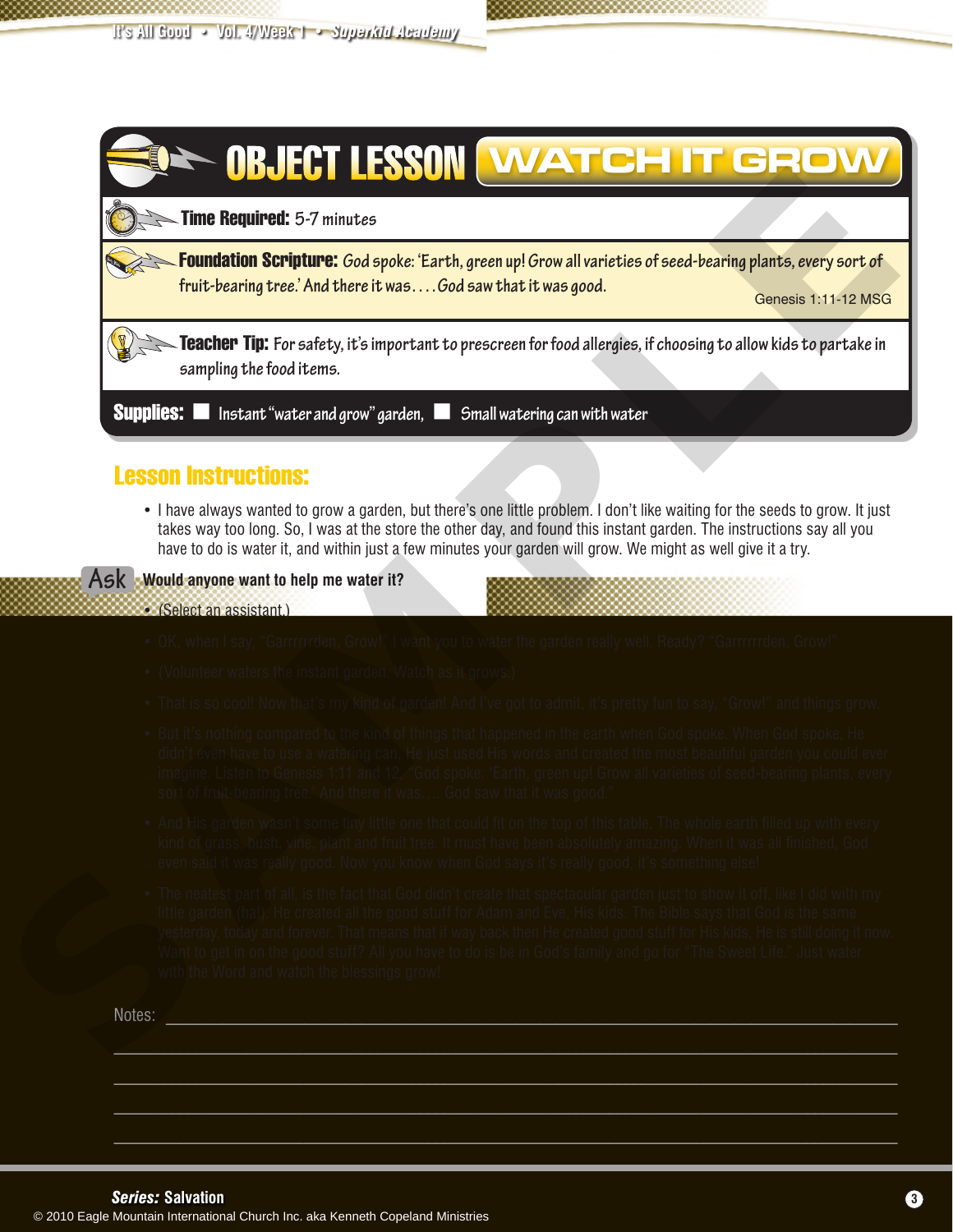

# OFFERING DON'T COME EMPTY-HANDED

#### Time Required: **10 minutes <sup>60</sup> <sup>5</sup>**

#### Supplies: < **Small bouquet of fresh-cut flowers**

#### Offering Instructions:



**4**

- You were probably warned by your parents to use good manners, and to say please and thank you. Most of you know to use these good manners. But you may not be aware of another polite thing to do when you are invited to dinner. So, today I want to talk to you about a thing called a "hostess gift."
- A hostess gift is something that you bring with you to a dinner or a party, like these flowers they would be a nice hostess gift. You would give these flowers to the person who invited you to thank them for inviting you to dinner. This is a custom that you don't see real often, but it's a very thoughtful thing to do.
- Did you know that the Bible tells us that we should bring a kind of "hostess gift" to God? In Deuteronomy 16:16b-17 it says: "No one is to show up in the Presence of God empty-handed; each one should give generously in response to the blessings of God, your God."
- God has invited us to come into His house, to be close to Him today. It would be a good idea to make sure we don't come empty-handed. Not because we owe Him something, but because He is so generous to us and is always looking for ways to bless us. We bring Him gifts just to say thanks! Are you ready to bring an offering to our amazing God?

| <b>Supplies:</b> Small bouquet of fresh-cut flowers<br><b>Offering Instructions:</b><br>How many of you have been invited to someone's house for dinner?<br>• You were probably warned by your parents to use good manners, and to say please and thank you. Most of you know<br>to use these good manners. But you may not be aware of another polite thing to do when you are invited to dinner. So,<br>today I want to talk to you about a thing called a "hostess gift."<br>• A hostess gift is something that you bring with you to a dinner or a party, like these flowers - they would be a nice hostess<br>gift. You would give these flowers to the person who invited you to thank them for inviting you to dinner. This is a<br>custom that you don't see real often, but it's a very thoughtful thing to do.<br>• Did you know that the Bible tells us that we should bring a kind of "hostess gift" to God? In Deuteronomy 16:16b-17 it<br>says: "No one is to show up in the Presence of God empty-handed; each one should give generously in response to the<br>blessings of God, your God."<br>• God has invited us to come into His house, to be close to Him today. It would be a good idea to make sure we don't<br>come empty-handed. Not because we owe Him something, but because He is so generous to us and is always looking<br>for ways to bless us. We bring Him gifts just to say thanks! Are you ready to bring an offering to our amazing God?<br>Notes: | manage, giving generously in response to the blessings of God, your God. | Deuteronomy 16:16b-17 MSG |
|----------------------------------------------------------------------------------------------------------------------------------------------------------------------------------------------------------------------------------------------------------------------------------------------------------------------------------------------------------------------------------------------------------------------------------------------------------------------------------------------------------------------------------------------------------------------------------------------------------------------------------------------------------------------------------------------------------------------------------------------------------------------------------------------------------------------------------------------------------------------------------------------------------------------------------------------------------------------------------------------------------------------------------------------------------------------------------------------------------------------------------------------------------------------------------------------------------------------------------------------------------------------------------------------------------------------------------------------------------------------------------------------------------------------------------------------------------------------------------------|--------------------------------------------------------------------------|---------------------------|
|                                                                                                                                                                                                                                                                                                                                                                                                                                                                                                                                                                                                                                                                                                                                                                                                                                                                                                                                                                                                                                                                                                                                                                                                                                                                                                                                                                                                                                                                                        |                                                                          |                           |
|                                                                                                                                                                                                                                                                                                                                                                                                                                                                                                                                                                                                                                                                                                                                                                                                                                                                                                                                                                                                                                                                                                                                                                                                                                                                                                                                                                                                                                                                                        |                                                                          |                           |
|                                                                                                                                                                                                                                                                                                                                                                                                                                                                                                                                                                                                                                                                                                                                                                                                                                                                                                                                                                                                                                                                                                                                                                                                                                                                                                                                                                                                                                                                                        |                                                                          |                           |
|                                                                                                                                                                                                                                                                                                                                                                                                                                                                                                                                                                                                                                                                                                                                                                                                                                                                                                                                                                                                                                                                                                                                                                                                                                                                                                                                                                                                                                                                                        |                                                                          |                           |
|                                                                                                                                                                                                                                                                                                                                                                                                                                                                                                                                                                                                                                                                                                                                                                                                                                                                                                                                                                                                                                                                                                                                                                                                                                                                                                                                                                                                                                                                                        |                                                                          |                           |
|                                                                                                                                                                                                                                                                                                                                                                                                                                                                                                                                                                                                                                                                                                                                                                                                                                                                                                                                                                                                                                                                                                                                                                                                                                                                                                                                                                                                                                                                                        |                                                                          |                           |
|                                                                                                                                                                                                                                                                                                                                                                                                                                                                                                                                                                                                                                                                                                                                                                                                                                                                                                                                                                                                                                                                                                                                                                                                                                                                                                                                                                                                                                                                                        |                                                                          |                           |
|                                                                                                                                                                                                                                                                                                                                                                                                                                                                                                                                                                                                                                                                                                                                                                                                                                                                                                                                                                                                                                                                                                                                                                                                                                                                                                                                                                                                                                                                                        |                                                                          |                           |
|                                                                                                                                                                                                                                                                                                                                                                                                                                                                                                                                                                                                                                                                                                                                                                                                                                                                                                                                                                                                                                                                                                                                                                                                                                                                                                                                                                                                                                                                                        |                                                                          |                           |
|                                                                                                                                                                                                                                                                                                                                                                                                                                                                                                                                                                                                                                                                                                                                                                                                                                                                                                                                                                                                                                                                                                                                                                                                                                                                                                                                                                                                                                                                                        |                                                                          |                           |
|                                                                                                                                                                                                                                                                                                                                                                                                                                                                                                                                                                                                                                                                                                                                                                                                                                                                                                                                                                                                                                                                                                                                                                                                                                                                                                                                                                                                                                                                                        |                                                                          |                           |
|                                                                                                                                                                                                                                                                                                                                                                                                                                                                                                                                                                                                                                                                                                                                                                                                                                                                                                                                                                                                                                                                                                                                                                                                                                                                                                                                                                                                                                                                                        |                                                                          |                           |
|                                                                                                                                                                                                                                                                                                                                                                                                                                                                                                                                                                                                                                                                                                                                                                                                                                                                                                                                                                                                                                                                                                                                                                                                                                                                                                                                                                                                                                                                                        |                                                                          |                           |
|                                                                                                                                                                                                                                                                                                                                                                                                                                                                                                                                                                                                                                                                                                                                                                                                                                                                                                                                                                                                                                                                                                                                                                                                                                                                                                                                                                                                                                                                                        |                                                                          |                           |
|                                                                                                                                                                                                                                                                                                                                                                                                                                                                                                                                                                                                                                                                                                                                                                                                                                                                                                                                                                                                                                                                                                                                                                                                                                                                                                                                                                                                                                                                                        |                                                                          |                           |
|                                                                                                                                                                                                                                                                                                                                                                                                                                                                                                                                                                                                                                                                                                                                                                                                                                                                                                                                                                                                                                                                                                                                                                                                                                                                                                                                                                                                                                                                                        |                                                                          |                           |
|                                                                                                                                                                                                                                                                                                                                                                                                                                                                                                                                                                                                                                                                                                                                                                                                                                                                                                                                                                                                                                                                                                                                                                                                                                                                                                                                                                                                                                                                                        |                                                                          |                           |
|                                                                                                                                                                                                                                                                                                                                                                                                                                                                                                                                                                                                                                                                                                                                                                                                                                                                                                                                                                                                                                                                                                                                                                                                                                                                                                                                                                                                                                                                                        |                                                                          |                           |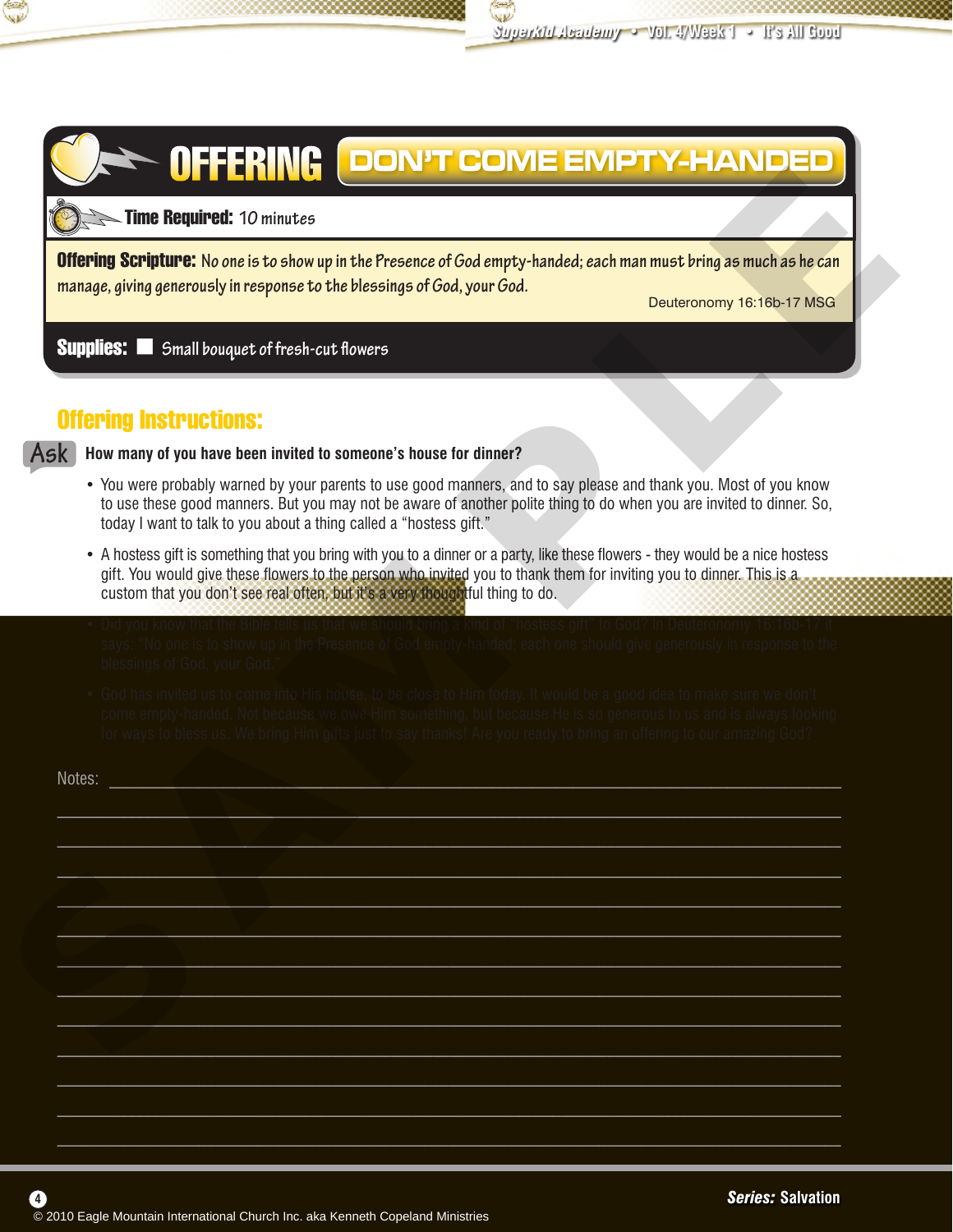

Memory Verse: **Then God looked over all he had made, and he saw that it was very good!** 

Genesis 1:31

# I. BECAUSE HE LOVES US, HE MADE EVERYTHING GOOD!

- a. God created a wonderful planet called earth.
- b. He wanted a special home for His family.
- c. God always thinks BIG for His kids.
- d. He didn't rest or stop creating until He thought it was good enough for His kids! Genesis 1:10, 12, 18, 21, 25, 31, 2:18

# II. GOD PLANTED THE MOST BEAUTIFUL GARDEN IN THE WORLD Genesis 1:26-31

- a. God put Adam and Eve in charge of the whole place. Verses 26-27
- b. He gave His kids THE BLESSING to run everything! Verse 28
- c. Our heavenly Father planted a garden and He made it grow that's spectacular! Verses 29-31; Genesis 2:8-12
- d. There was no toil or hard work THE BLESSING did the work. They just had to watch over it! Genesis 2:15

## III. OUR HEAVENLY FATHER WANTED "THE SWEET LIFE" FOR HIS KIDS!

- a. Life in the garden shows us what God's plan was for us too. He has "good" planned for us too. Ephesians 2:10 AMP
- b. We were made to be exactly like Him. Genesis 1:26
- c. God is the King of everything, and He wants His kids to rule like kings too.
- d. Our Father's plan for us was all good. We call it "The Sweet Life!" Jeremiah 29:11

*A Word from Commander Kellie:* **It's easy to teach children that God made trees, grass and flowers. Do you realize how far short this falls from the grand planning and intricate details our heavenly Father invested in this place we know as earth? He did so much work for us, but have you considered the "why"? Why did God put so much detail into the countless colors of fish in the sea? What purpose could there be for the variety of flowers that we see? On the practical side, you can find no reason or definite purpose. However, if you understand the love of God, you realize His extravagance is to "wow" us! He wants us to see His great love through creation. The heavens declare His handiwork, His thoughtfulness and His great love for His kids! He placed man in a beautiful, extraordinary garden that was BLESSED! Adam and Eve didn't have to toil but only obey and take their authority there. Whenever I talk about THE BLESSING and the plan of God, I call it "The Sweet Life:" a life where, not only does He have an amazing plan for you, but because you put Him in charge, He makes things work out for you and blesses everything you do EXAMPLE THE COVERT CONSIDERATION CONSIDERATION CONSIDERATION CONSIDERATION CONSIDERATION CONSIDERATION CONSIDERATION CONSIDERATION CONSIDERATION CONSIDERATION CONSIDERATION CONSIDERATION CONSIDERATION CONSIDERATION CONSID (Romans 8; Deuteronomy 28)! I like to talk about it every chance I get!**

Notes: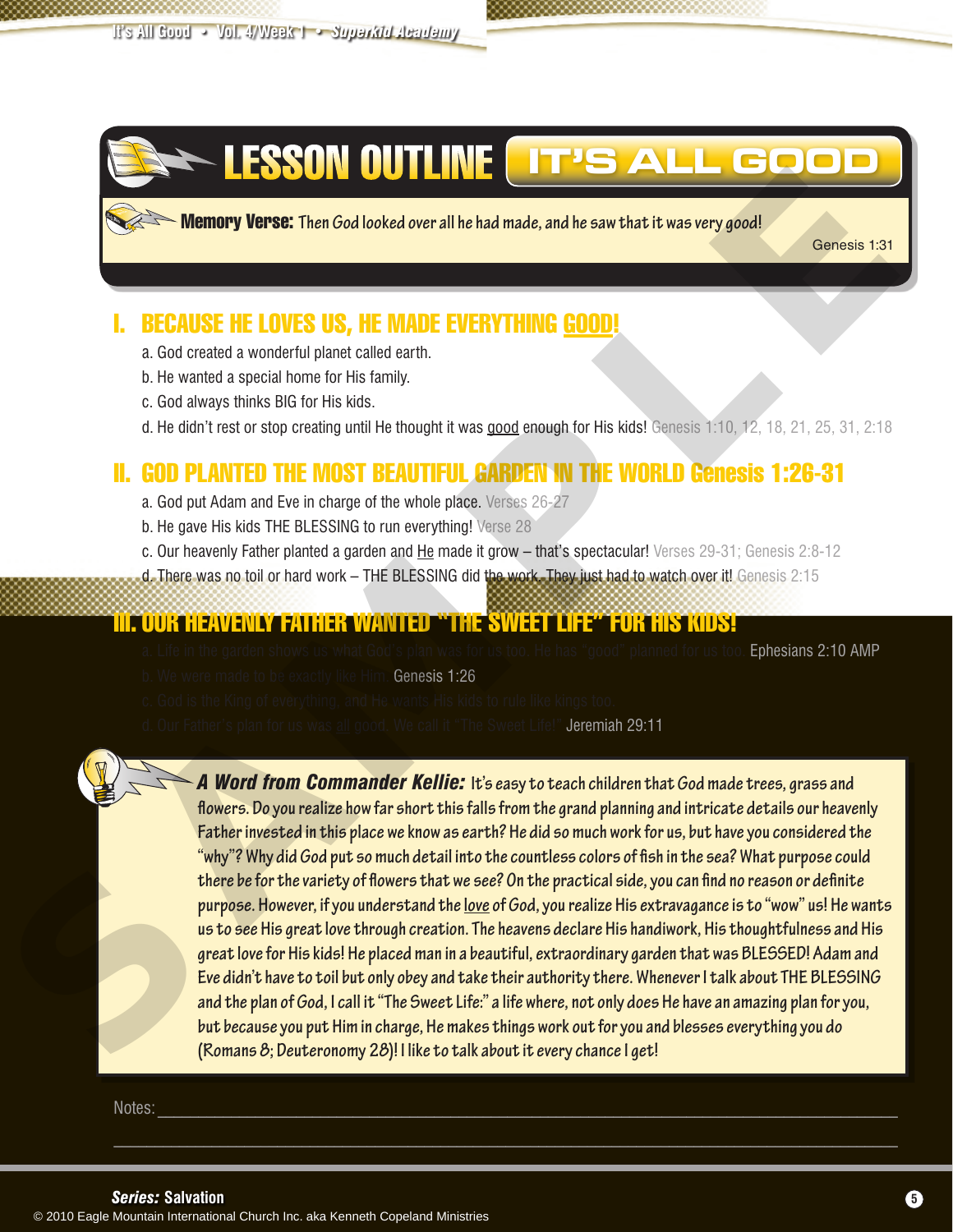



## INTRO:

- **•** Today we are talking about stuff that is ALL good—like the awesome garden God made for Adam and Eve to play in. One thing many people enjoy is amusement parks.
- In the 1920s and '30s amusement parks with rides were mostly dirty places, not safe for families: NOT at all good. So in 1923, a 21-year-old man set out to change all that and revolutionize the amusement-park business forever. His goal? To create a theme park that had fun attractions and a beautiful atmosphere—one that would stay clean and safe, but would keep changing with imagination.
- He also created a famous cartoon character with some interesting features just like me. Can anyone guess who it is?

## LESSON:

# About Walt Disney:

- **•** This man had one of the biggest imaginations of his time. His name is Walt Disney. To this day his name represents imagination, optimism, success and excellence.
- Walt became interested in art at a very young age. He would even sell his sketches and drawings to neighbors to earn spending money. They must have been really good!
- Mr. Disney started his own business drawing advertisements and illustrations. Then he launched an animation studio. At the age of 22, he started producing short animated films. One of his good creations was a mouse called Mortimer—later named Mickey. Just a few years later other good things were created by Walt Disney…maybe you know some of them—Snow White and the Seven Dwarfs, Pinocchio and Bambi. He also created books with some favorite Disney characters: Mickey and Minnie Mouse, Donald Duck and Pluto the dog.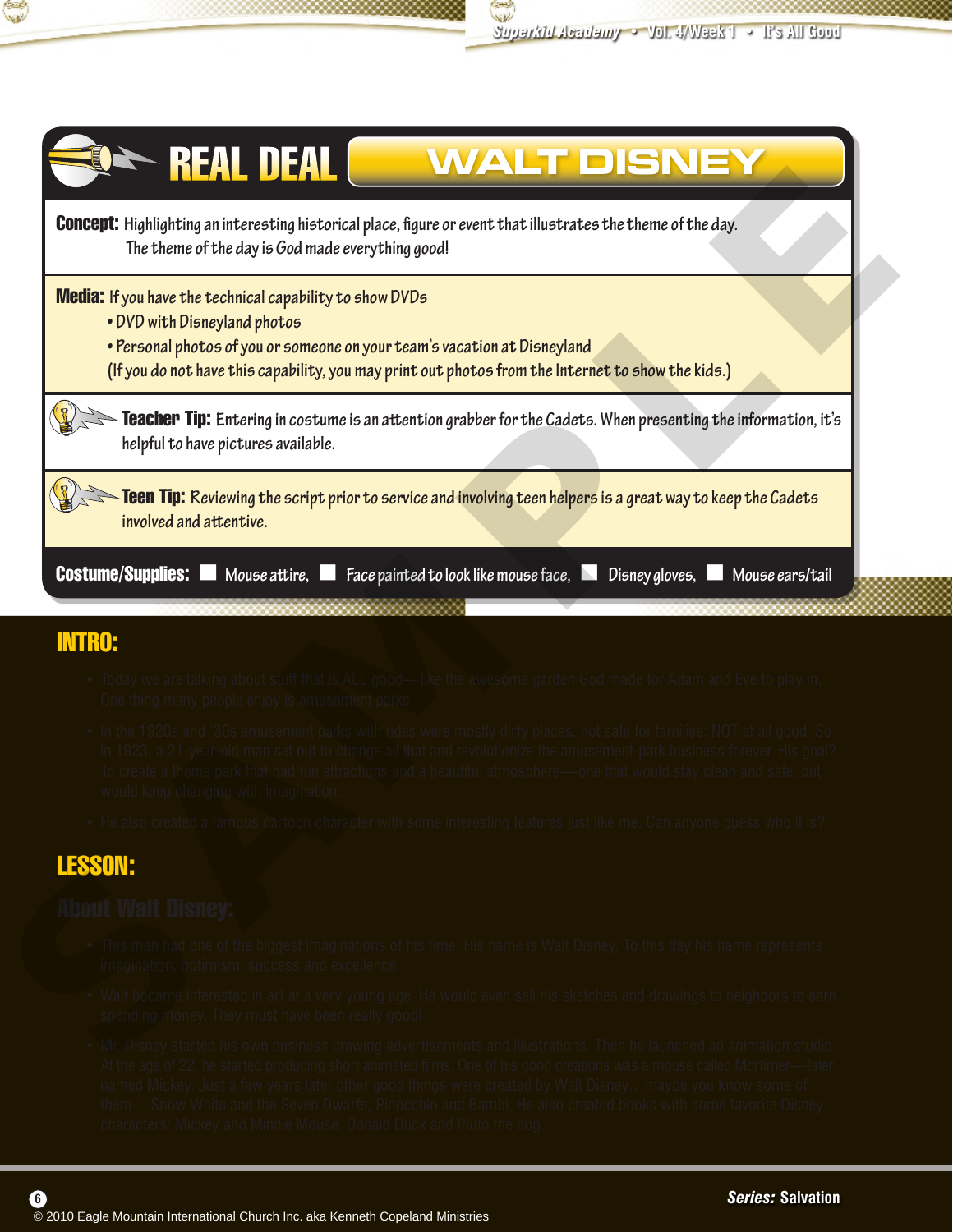## A Good Idea—Disneyland:

- **•** Disneyland was Walt Disney's dream. For years he dreamed and hoped of building a "little family park" where parents could take their children for a day of fun. Now that's a good idea!
- Walt Disney wanted to build "The Happiest Place on Earth." He said Disneyland was a work of love. He wanted to make a place so good it would make dreams come true every day. Cast members today still hold true to the promise of turning the ordinary into the extraordinary!

## How Good Is It?!

#### Opening Day:

 • Disneyland was opened to the public in July 1955. Amazingly, it was built In a little over a year! It cost about \$17 million to build. The excitement of the grand opening was all over America.

#### The Lands:

- Walt Disney wanted to build separate areas inside Disneyland so guests would feel like they were traveling from one land to another. He created this by transforming colors, textures and shapes of everything—even the trash cans! In the beginning there were only five different theme "Lands."
	- 1. Main Street U.S.A. an early 20th-century Midwest town
	- 2. Adventureland jungle-themed adventures
	- 3. Frontierland the Western frontier
	- 4. Fantasyland bringing cartoon ideas into reality
	- 5. Tomorrowland looking into the future

#### Entertainment:

 • Every day there are parades, special shows, characters walking about, bands playing and fireworks! In the winter, snow is even made to fall several times a day.

#### Then and Now:

• Many things have changed since Disneyland opened in 1955.

**THEN:** 20,000 people arrived on opening day.

- **NOW:** 65,000 people per day visit the park (That's 10-12 million a year!) 250 million people have visited Disney land—including presidents, kings and queens, and royalty from all over the globe.
- **THEN:** Ticket prices were \$1 for admission. Individual tickets for 18 rides were 10-35 cents each.
- **NOW:** Tickets cost over \$65 for admission.

**THEN:** The park was closed on Monday and Tuesday during off-seasons.

**NOW:** The park is open year-round.

## OUTRO:

**•** Nothing is better than what God created for us in the beginning—a place for us to live, have fun and enjoy "The Sweet Life." God is still in the creation business and when HE plans it, IT'S ALL GOOD! Walt Disney started with a plan too. He accomplished a transformation of the imagined what he imagined what he include to entour method what he imagine to envoy the state of the interest to enjoy what he imagine provides to engotial the inclusions of the inclusi